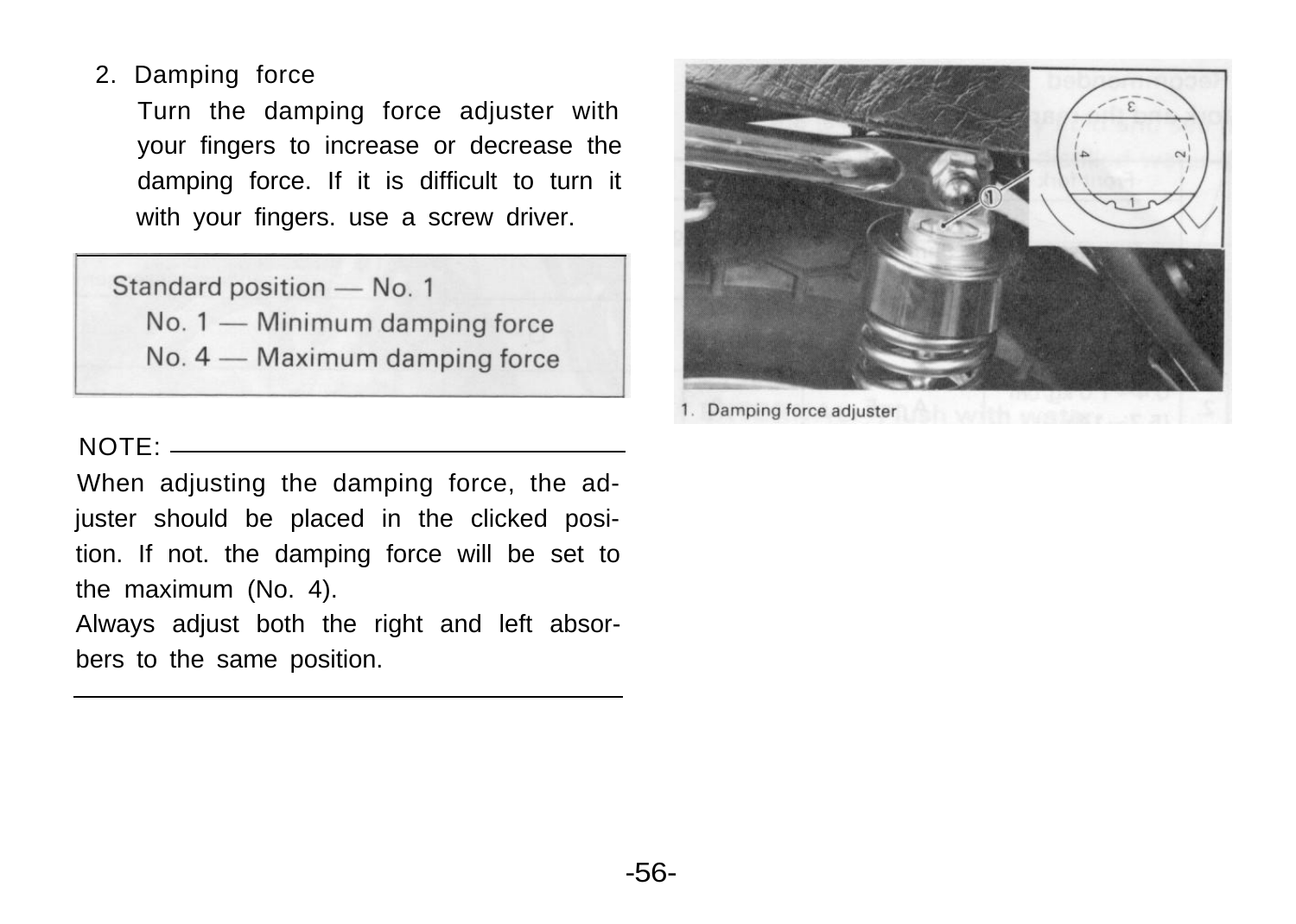**Recommended combinations of the front Use this table as guidance to meet specific fork and the rear shock absorber. riding conditions and motorcycle load.**

|                | Front fork                                                   | Rear shock absorber |                     | Loading condition |                |                                                  |
|----------------|--------------------------------------------------------------|---------------------|---------------------|-------------------|----------------|--------------------------------------------------|
|                | Air pressure                                                 | Spring seat         | Damping<br>adjuster | Solo rider        | With passenger | With accessory<br>equipments<br>and/or passenger |
|                | $0.4 \sim 1.0 \text{ kg/cm}^2$<br>(5.7 $\sim$ 14 psi)        | $A \sim E$          |                     |                   |                |                                                  |
| 2.             | $0.4 \sim 1.0 \text{ kg/cm}^2$<br>(5.7 $\sim$ 14 psi)        | $A \sim E$          | $\overline{2}$      |                   | $\cup$         |                                                  |
| 3.             | $1.0 \sim 1.5 \text{ kg/cm}^2$<br>$(14 \sim 21 \text{ psi})$ | $C \sim E$          | 3                   | OB DRY CONOT      |                |                                                  |
| $\overline{4}$ | $1.5 \text{ kg/cm}^2$<br>$(21$ psi)                          |                     | 4                   |                   |                |                                                  |

## **Steering inspection**

**steering. Worn out or loose steering bearings free play can be felt, ask a Yamaha dealer or may be dangerous. other qualified mechanic to inspect and ad-**

**Place a block under the engine to raise the just the steering assembly. then hold the lower end of the front fork and moved.**

**Periodically inspect the condition of the try to move it forward and backward. If any**

**front wheel of the motorcycle off the ground: Inspection is easier if the front wheel is re-**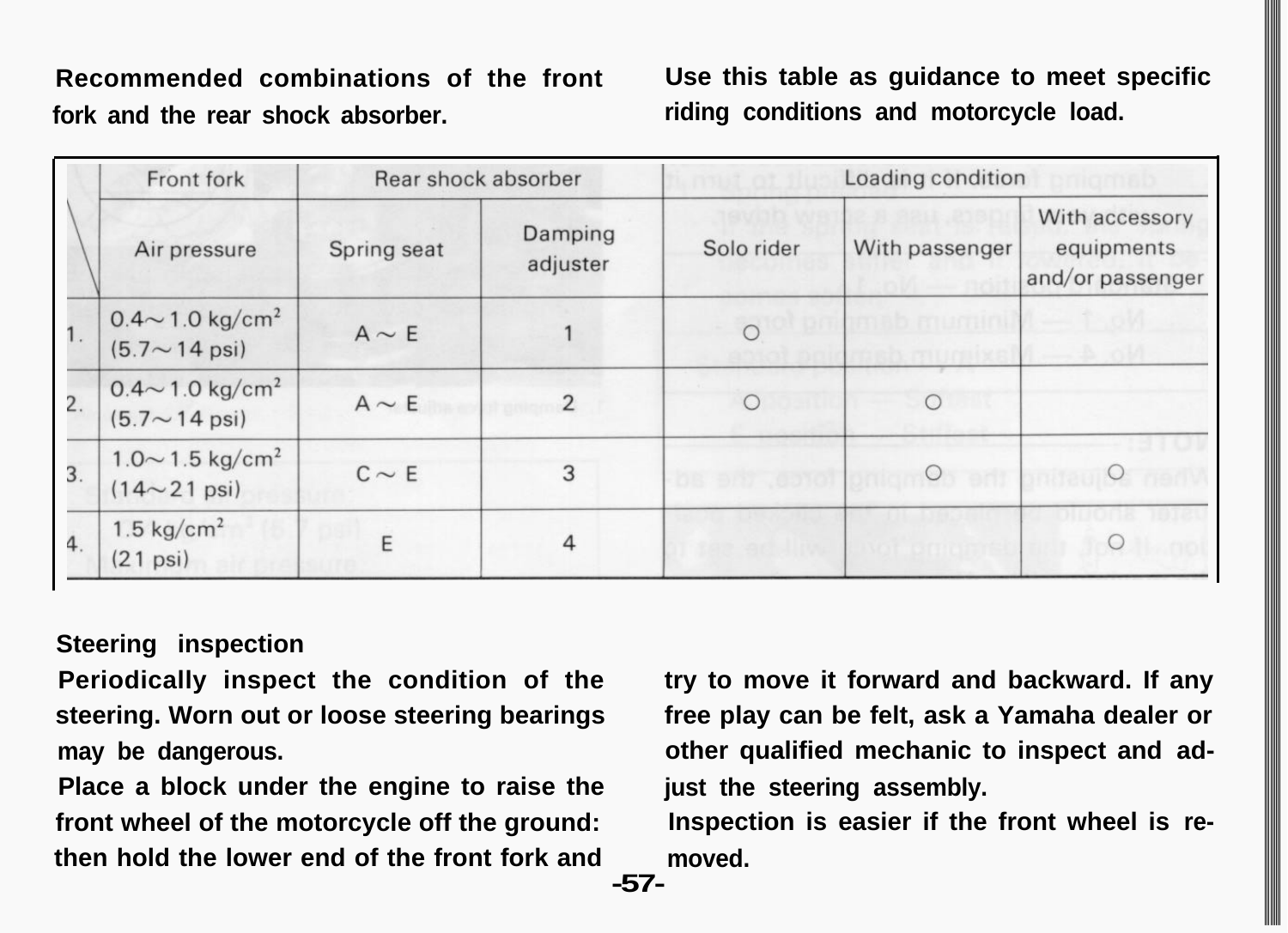## $-WARNING: -$

**Securely support the motorcycle so there is no danger of it falling over.**



#### **Wheel bearings**

**If the wheel bearings in the front or rear wheel allow play in the wheel hub, or if the wheel does not** turn **smoothly, have your Yamaha dealer or a qualified mechanic inspect the wheel bearings. The wheel bearings should be inspected according to the General Maintenance Schedule.**

#### **Battery**

**Check the level of the battery fluid and see if the terminals are tight. Add distilled water if the fluid level is low.**

# **-WARNING:**

**Battery electrolyte is poisonous and dangerous, causing severe burns, etc. Contains sulfuric acid. Avoid contact with skin, eyes or clothing. Antidote: EXTERNAL-Flush with water.**

**INTERNAL-Drink large quantities of water or milk. Follow with milk of magnesia, beaten egg or vegetable oil. Call physician immediately.**

**Eyes: Flush with water for 15 minutes and get prompt medical attention. Batteries produce explosive gases. Keep sparks, flame, cigarettes, etc. away. Ventilate when charging or using in closed space. Always shield eyes when working near batteries. KEEP OUT OF REACH OF CHILDREN.**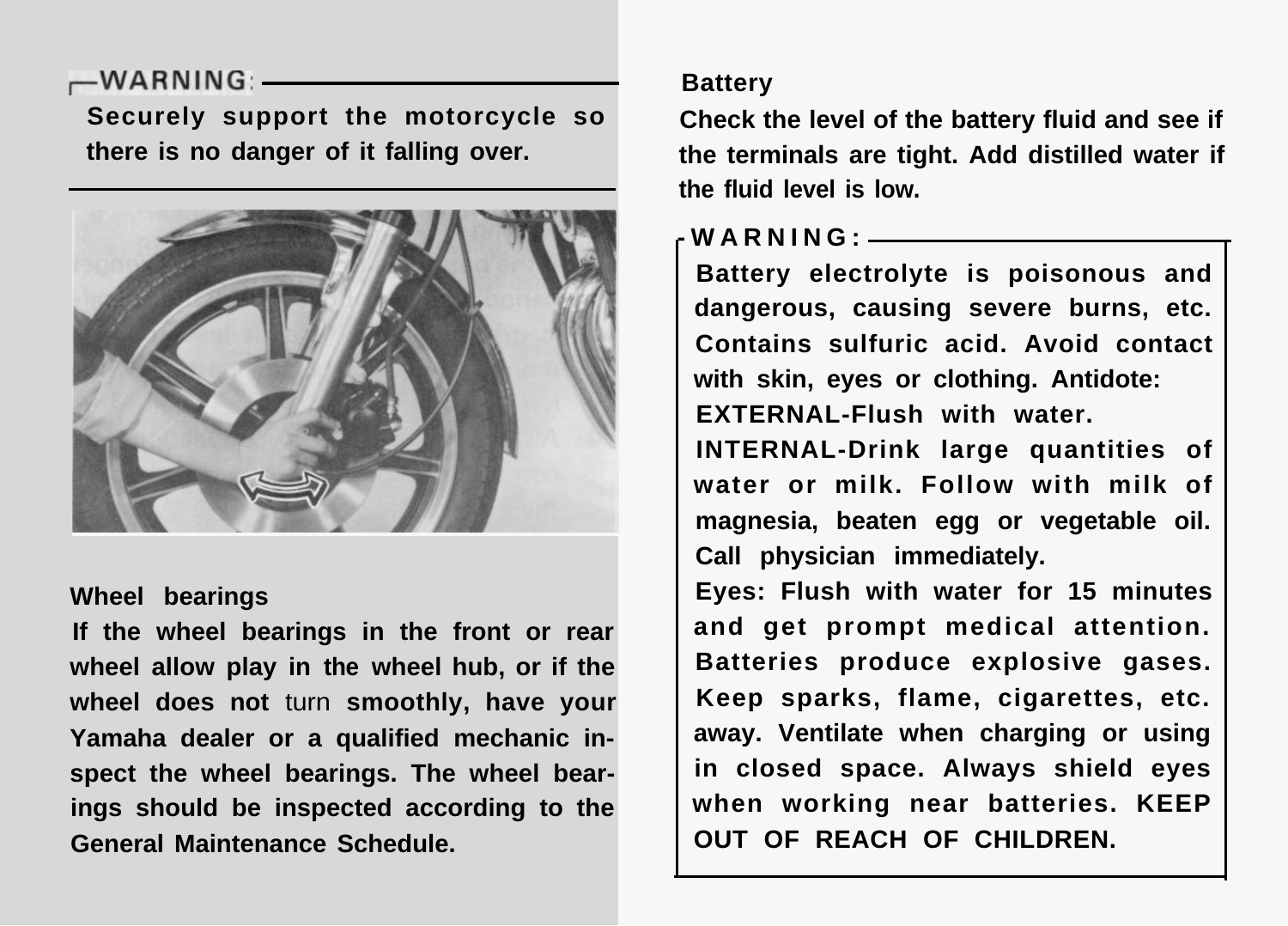**Replenishing the battery fluid**

**A poorly maintained battery will deteriorate quickly. The battery fluid should be checked at least once a month.**

**1. The level should be between the upper and lower level marks. Use only distilled water if refilling is necessary.**

### **NOTE:**

**Normal tap water contains minerals which are harmful to a battery; therefore, refill only with distilled water.**



1. Upper level 2. Lower level

- **2. When the motorcycle is not to be used for a month or longer, remove the battery and store it in a cool, dark place. Completely recharge the battery before reusing.**
- **3. If the battery is to be stored for a longer period than the above, check the specific gravity of the fluid at least once a month and recharge the battery when it is too low.**
- **4. Always make sure the connections are correct when putting the battery back in the motorcycle.**

**Make sure the breather pipe is properly connected and is not damaged or obstructed.**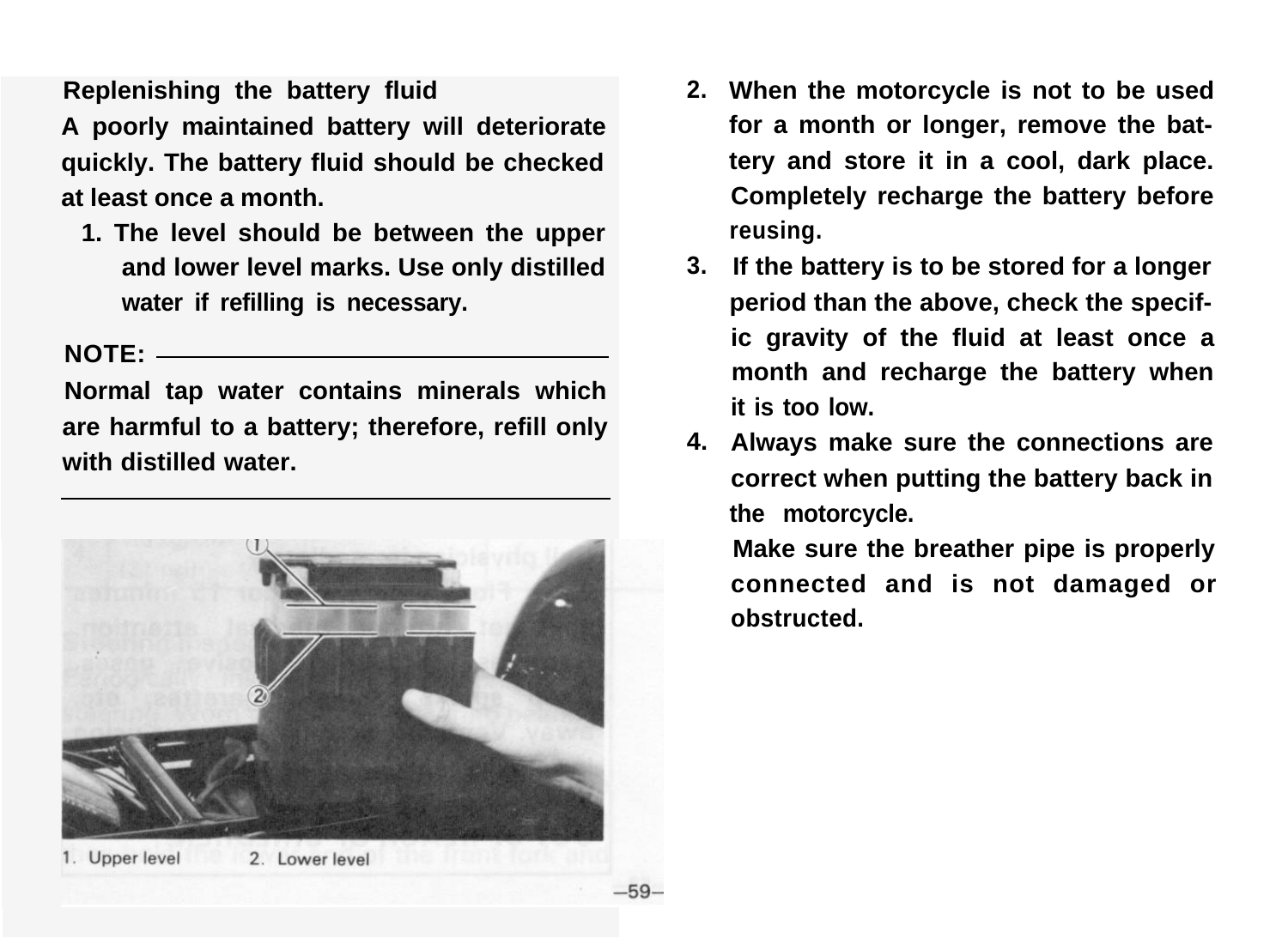# Headlight

This motorcycle is equipped with a quartz bulb headlight. If the headlight bulb burns out. replace the bulb as follows:

- 1. Headlight bulb replacement
- a. Remove the 2 screws holding the light unit assembly to the headlight body.



Holding screw

b. Disconnect the lead wires and remove the light unit assembly.



c. Turn the bulb holder counterclockwise and remove the defective bulb.



1. Bulb holder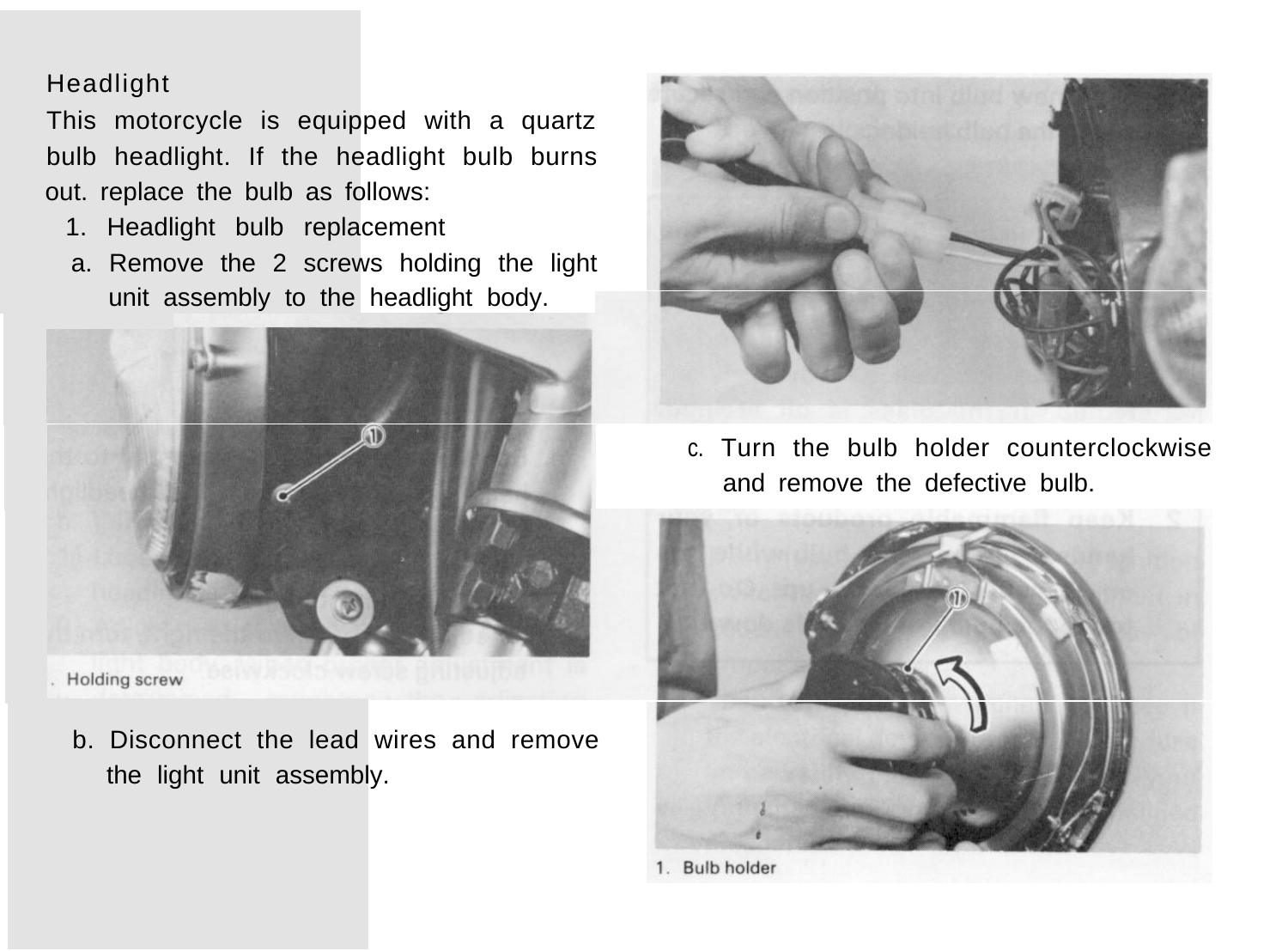**d. Slip a new bulb into position and secure it with the bulb holder**

# **-CAUTION:**

- **1. Avoid touching the glass part of the bulb. Also keep it free from oil stains; otherwise, the transparency of the glass, life of the bulb and illuminous flux will be adversely affected. If the glass is oil stained. throughly clean it with a cloth moistened with alcohol or lacquer thinner.**
- **2. Keep flammable products or your hands away from the bulb while it is on. because it hearts up. Do not touch the bulb until it cools down.**



- e **Reinstall the light unit assembly to the headlight body. Adjust the headlight beam if necessary.**
- **2. Headlight beam adjustment**
- **a Horizontal adjustment:**

**To adjust the beam to the right, turn the adjusting screw clockwise.**

**To adjust the beam to the left. turn the screw counterclockwise.**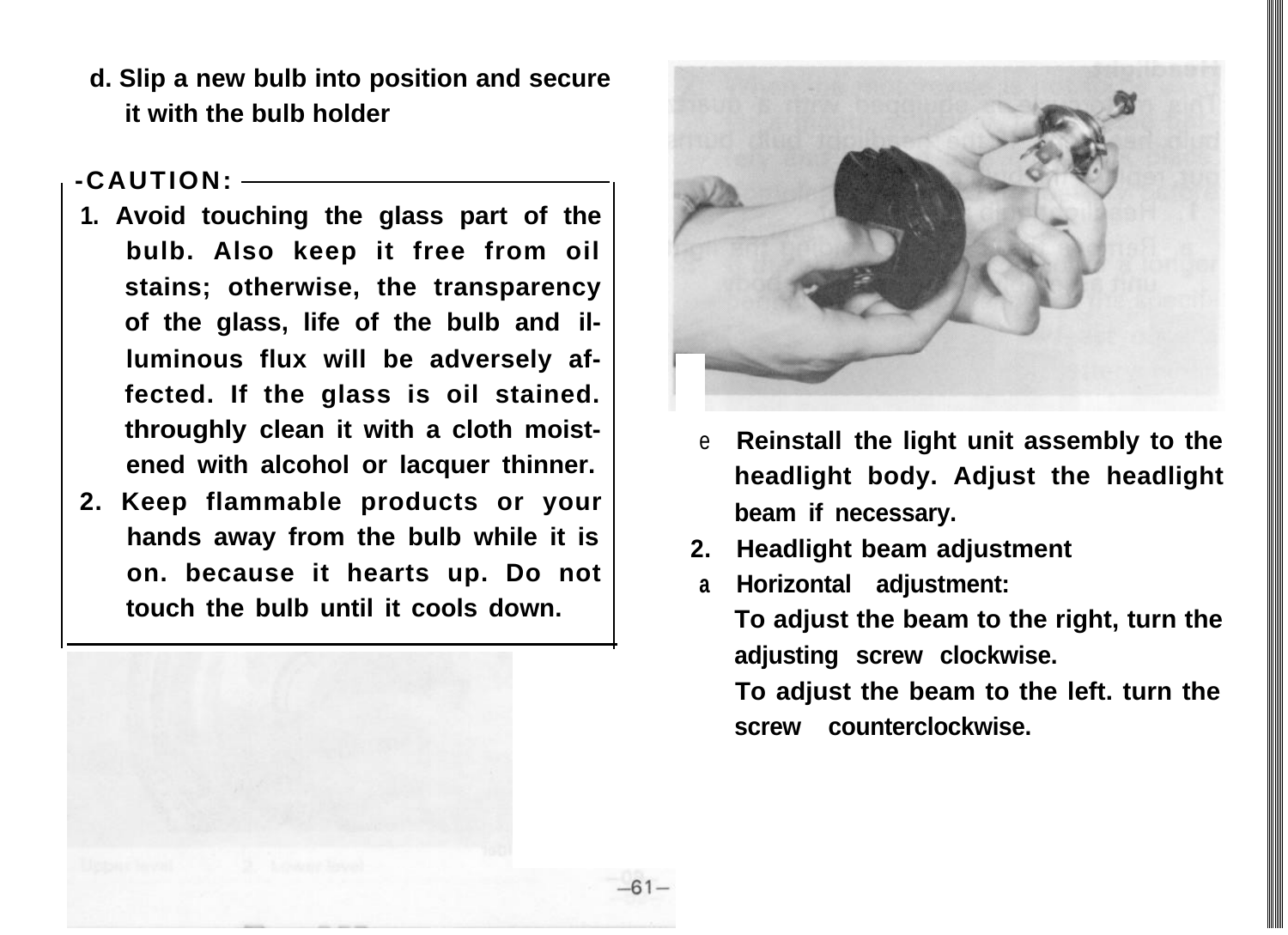

- a. Horizontal adjusting screw
- b. Vertical adjusting screw
	- b. Vertical adjustment:
	- 1) Loosen the adjusting screw under the headlight body.
	- 2) Adjust vertically by moving the headlight body. When proper adjustment is determined, retighten the adjusting screw.

### Fuse replacement

The fuse block is located under the seat.



1. Fuse block

2. If any fuse is blown, turn off the ignition switch and the switch in the circuit in question and install a new fuse of proper amperage.

Then turn on the switches, and see if the electrical device operates. If the fuse immediately blows again, consult your Yamaha dealer or other qualified mechanic.